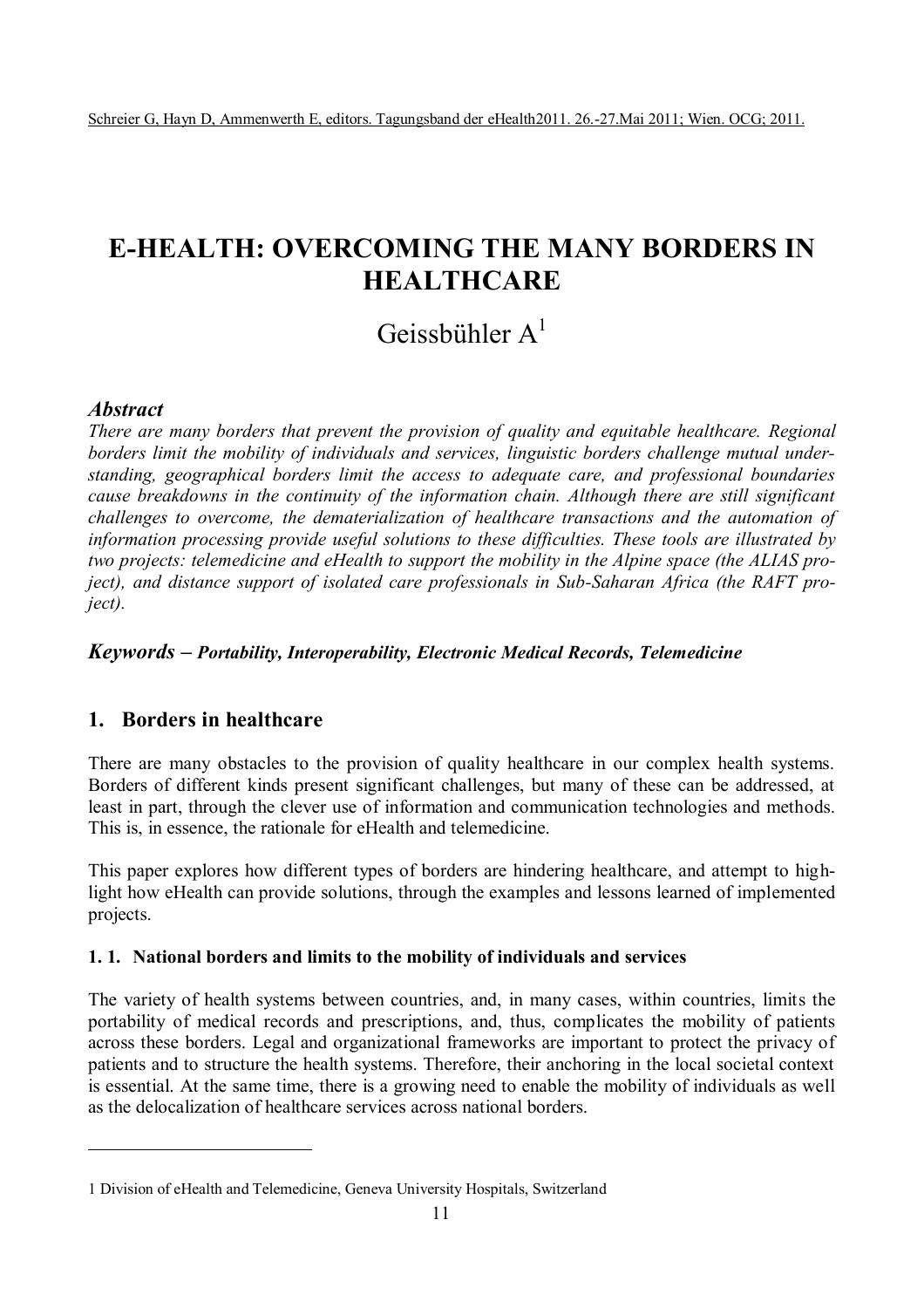Although the dematerialization of medical records, prescriptions, and other healthcare transactions can facilitate the mobility, several challenges must be met. First, a pre-requisite is the univocal identification of stakeholders, individuals, care professionals and care locations. Ideally, a legal framework, derived from the national health and eHealth strategy, should formalize the often delicate balance between privacy protection, the autonomy of individuals and care professionals, and the needs for more transparency. Then, a trusted environment can be created, taking into account the different legal and organizational requirements. In general, the consent of the individuals must be obtained explicitly and documented formally.

In addition, the eHealth tools should be designed to maximize the ability of computer-based tools to meaningfully process information, rather than just moving documents around. This implies the use and development of interoperability standards, as well as a significant effort to characterize, normalize and annotate data with semantic metadata.

### **1. 2. Linguistic borders and the difficulties of mutual understanding**

Linguistic borders, between and within countries, pose significant problems to ensure the mutual understanding between the stakeholders, and minor errors in the transmission of information can have devastating effects when dealing with the health of individuals.

Although automated translation of natural language has made significant progress, it has yet to reach the required level of reliability. Other approaches, based on structured and semi-structured documents, are necessary: encoded data sets can be mapped to common terminologies for which validated translations exist. This is particularly the case for key information such as medications, allergies, diagnoses and procedures. The maintenance of coherent terminologies and their translations remains a challenge. At the same time, free text is essential to insure an appropriate level of expressiveness and will remain a significant source of clinically-relevant information.

#### **1. 3. Geographical borders and barriers to access to adequate care**

Even though this is truer in developing countries, most healthcare systems experience significant imbalances for the access to adequate care: there are medical deserts even in the countries where the density of care professionals is high. Typically, physicians and in particular specialists tend to aggregate in the main cities, deserting more distant healthcare structures. Although the centralization of certain medical specialties is both necessary and desirable, the inadequate distribution of care professionals can hinder the development of much needed health promotion activities and of quality proximity care.

The dematerialization and transmission of expertise, without having to move either the patient or the care professional, can significantly improve access to adequate care. Convincing examples include teleradiology [5], tele-stroke units [1] and tele-psychiatry [4] consultations and treatments.

#### **1. 4. Professional borders and the discontinuity of care**

A less visible border relates to the multidisciplinary and complex nature of healthcare processes, leading to breakdowns in the transmission of information, and to the discontinuity of the information chain that supports healthcare processes.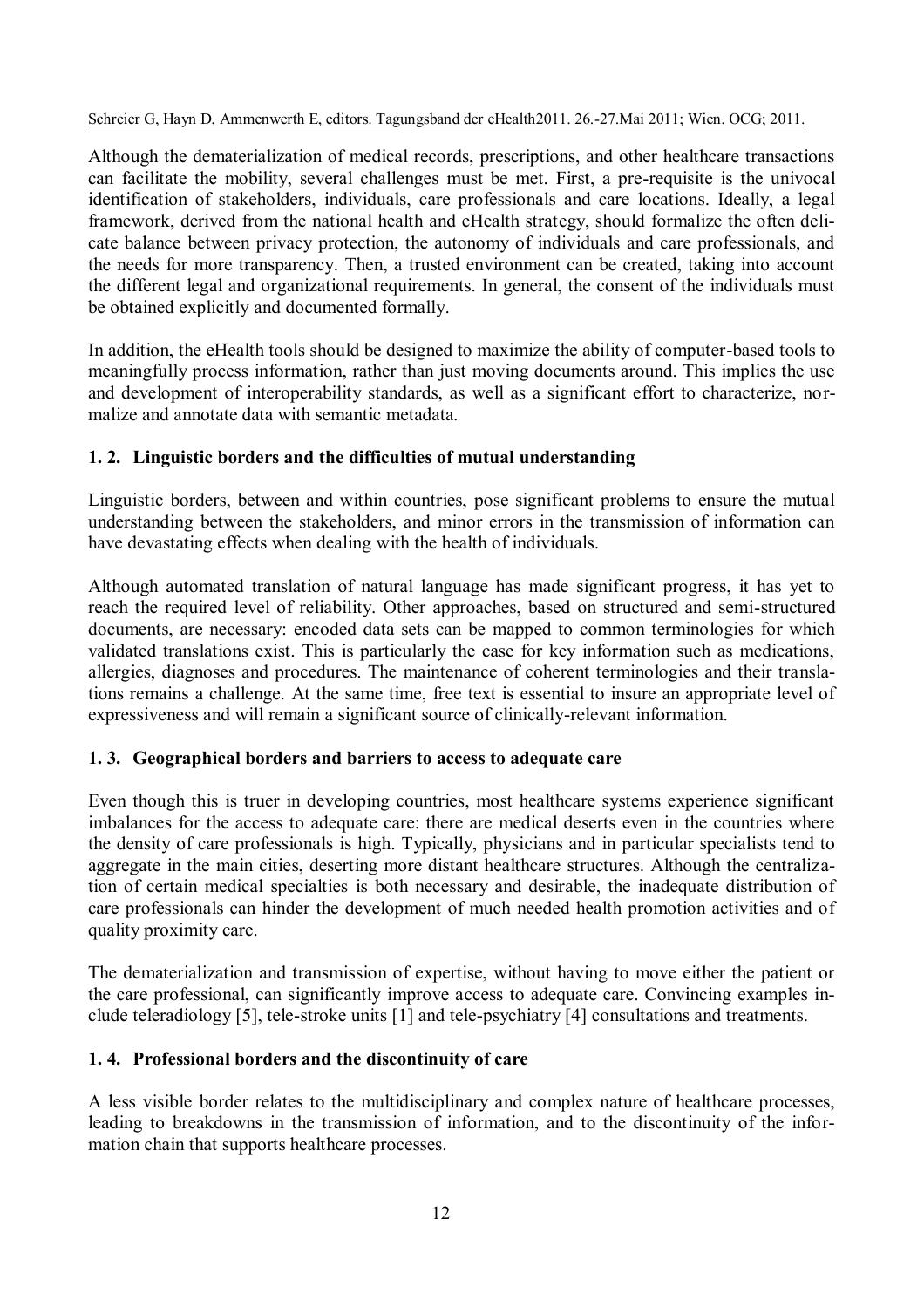## **2. Access to remote expertise and medical records: the ALIAS project**

Funded by the regional development funds of the European Commission for the Alpine Space, the ALIAS project [6] aims at solving problems that are common to most Alpine areas for healthcare delivery: how to provide expertise and relevant medical information to remote healthcare facilities in the mountains, and/or to support the care of patients that move within the Alpine Space, for work or for tourism. It therefore deals with several of the difficulties highlighted above: the multinational, multilingual and potentially isolated environment.

The ALIAS project is aimed at delivering and piloting telemedicine-related services. The information provision service allows healthcare professionals of any ALIAS hospital to access information about a patient coming from any (other) ALIAS region, upon his/her consent. The advice query service allows any healthcare professional of the ALIAS hospital network to use live or asynchronous telemedicine tools to require expert advice on a patient for a diagnosis, treatment or management decision.

Challenges for this project are of various kinds. The first one is to establish a common framework of reciprocal trust in which each of the participant accepts ground rules related to security and privacy protection, in order to make sure that the transfer of clinical information is safe. This "Circle of Trust" (*Figure 1*.) includes technical aspects, but relies mostly on contractual agreements which explicit the responsibilities of the participants, and, in particular, the mechanisms for obtaining and documenting the patient's informed consent for such medical data exchange. This project is not about developing new tools, but rather connecting existing ones into a "network of networks", using a "Connector" (*Figure 1*.) whose role is to normalize the conversation and messages between the existing "local systems" and the ALIAS platform. Services of the ALIAS platform include translation tools for the exchanged documents, for structured information such as medications names, or for free text.



**Figure 1: The Circle of Trust (left) defines a homogeneous technical, organizational and legal environment for sharing medical information. The connector (right) handles the security, communication and normalization of transactions between the local systems and the Circle of Trust.**

## **3. De-isolating care professionals: the RAFT network**

Continuing education of healthcare professionals and access to specialized advice are keys for the quality and efficiency of a health system. In developing countries, these activities are usually limited to the main cities, and delocalized professionals do not have access to such opportunities, or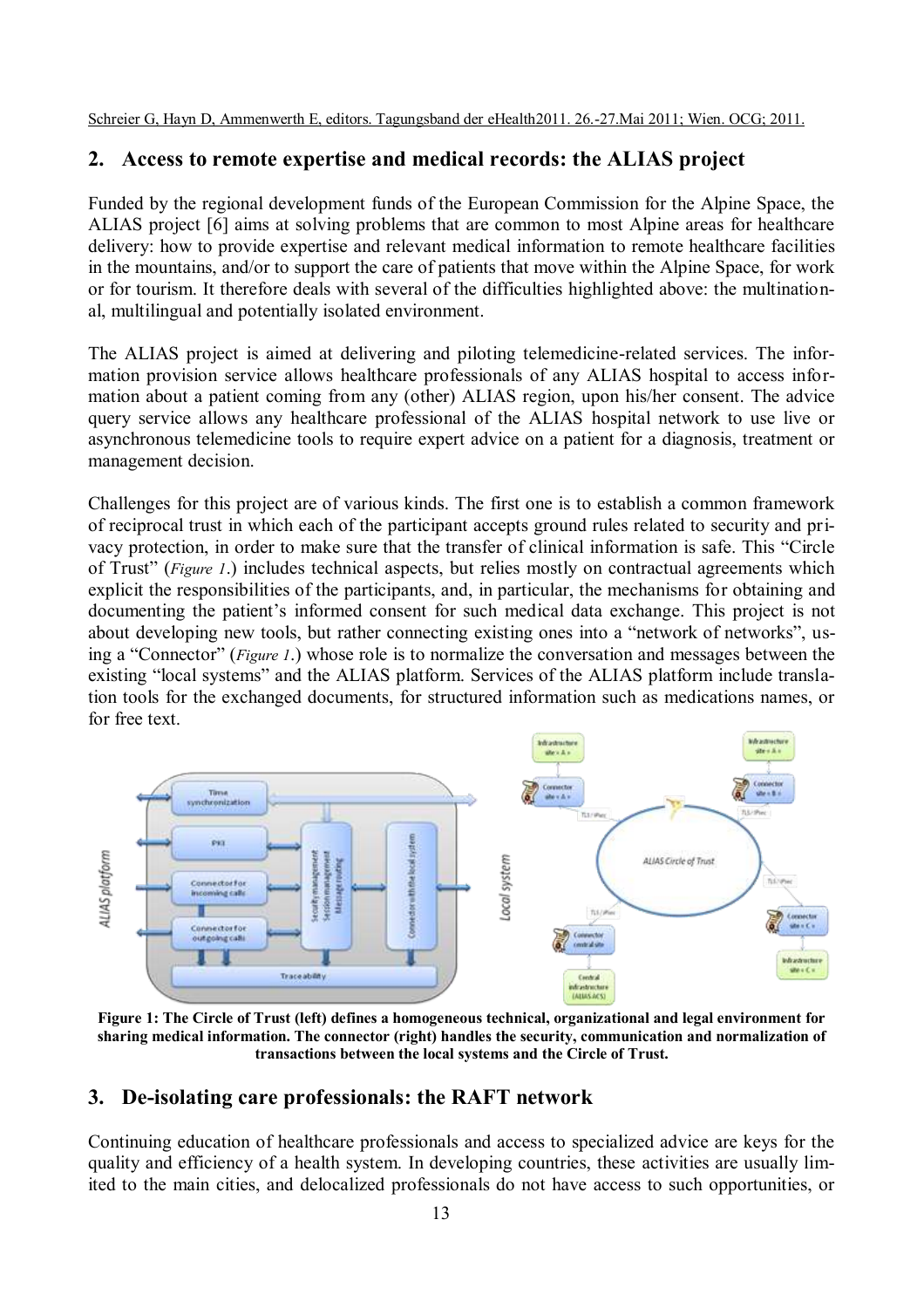even to didactic material adapted to their needs. This limits the interest of such professionals to remain active in the periphery, where they are most needed to implement effective strategies for prevention and first-line healthcare.

In order to address these needs, the Geneva University Hospitals have developed a telemedicine network active in Africa since 2001 (the RAFT, Réseau en Afrique Francophone pour la Télémédecine [3,7]), first in Mali, then in Mauritania, Morocco, Cameroon, and, since 2004, in Burkina-Faso, Senegal, Tunisia, Ivory Coast, Madagascar, Niger, Burundi, Congo-Brazzaville, Algeria, Chad, Guinea, and Benin.

The core activity of the RAFT is the webcasting of interactive courses targeted to physicians and other care professionals, the topics being proposed by the partners of the network. Courses are webcast every week, freely available, and followed by hundreds of professionals who can interact directly with the teacher. Most of these courses are now produced and webcast by experts in Africa. A bandwidth of 30 kbits/second, the speed of an analog modem, is sufficient, and enables the participation from remote hospitals or even cybercafés.

Other activities of the RAFT network include teleconsultations, tele-echography [2], and collaborative development of educational on-line material. For example, general practitioners and mid-wives can be trained, in two weeks, for the use of portable ultrasound imaging tools, and then, can count on the remote supervision of radiologists to validate their echographic diagnoses done in remote, rural hospitals. Diagnostic concordance of 95% between the care professional and the radiologist is achieved within two months. This enables a better management of obstetrical and abdominal problems, helping remote physicians to decide whether a patient can be treated locally or should be evacuated, frequently over long distances and at high costs, to a reference hospital.

Active in 60 hospitals throughout Africa, the network is currently organized and run by more than 30 national coordinators, supported by a small coordination team based in Geneva. In each of the partner countries, the RAFT activities are supervised by the focal point, a university professor who links the project to the national governmental agencies (ministry of health, ministry of education). A local medical coordinator (a more junior physician) and a technical coordinator take care of the day-to-day operations, including communication with the care professionals, identification of training needs, technical training and support of the various sites within the country.

The current priority is the large-scale deployment of these telemedicine tools along with IT-enabled diagnostic devices, to the regional and district hospitals in Africa. These infrastructures could also be used to facilitate public health activities including the collection and communication of surveillance and healthcare indicators to the ministries. The usefulness of these tools to support isolated care professionals has been demonstrated, as well as the sustainability of the implementation in large hospitals who can integrate the recurring connection costs in their operational budgets. Given the high costs of satellite connections, which are the only options in remote areas, it has been evaluated that sustainability can currently be achieved down to the district-level hospitals who usually serve populations of 50'000 to 200'000, and operate as the first level of reference for dispensaries and rural hospitals.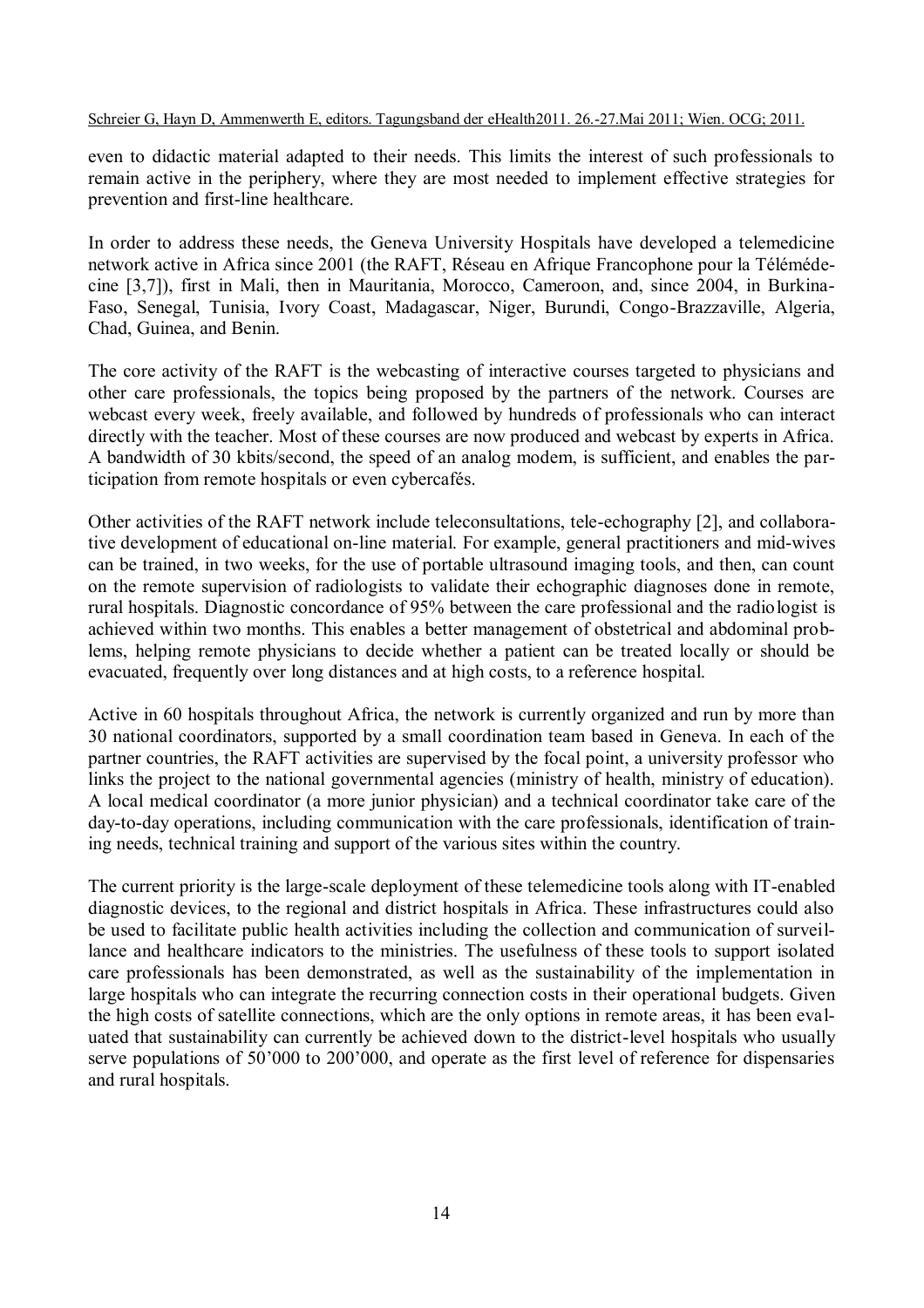

**Figure 2: A remote hospital in rural Mali (left**), de-isolated thanks to a satellite connection, can benefit from continuing education, access to remote expertise, improved logistics through the coordination with other hospitals and pharmacies. **Dr Traoré (right),** equipped with robust, low-tech, solar-powered computer systems, has been active in this hospital for 5 years, developing preventative activities, sanitation, vaccinations, improved access of pregnant women to medical assistance. He recently completed a university degree in epidemiology, through distance learning.

#### **4. Conclusion**

The dematerialization of healthcare transactions and the automation of information processing provide useful solutions to overcoming healthcare challenges posed by the many borders in our complex, multinational and multilingual health systems. They facilitate the mobility of individuals and services, and improve the access to adapted and quality services by making expertise available even in remote areas. Challenges in developed countries relate mostly to interoperability issues as well as the creation of trusted spaces in which distance transactions can take place securely and with the necessary protection of the privacy of individuals. Addition challenges in developing countries include access to internet connectivity and the availability of trained professionals.

## **5. References**

[1] AUDEBERT, H.J., Telemedicine for safe and extended use of thrombolysis in stroke: the Telemedic Pilot Project for Integrative Stroke Care (TEMPiS) in Bavaria. Stroke. 2005 Feb;36(2):287-91

[2] BAGAYOKO, C.O., Deploying portable ultrasonography with remote assistance for isolated physicians in Africa: lessons from a pilot study in Mali. Stud Health Technol Inform. 2010;160(Pt 1):554-8.

[3] GEISSBÜHLER, A. The RAFT network: 5 years of distance continuing medical education and tele-consultations over the Internet in French-speaking Africa. Int J Med Inform. 2007 May-Jun;76(5-6):351-6

[4] SINGH, S.P. Accuracy of telepsychiatric assessment of new routine outpatient referrals. BMC Psychiatry. 2007 Oct 5;7:55

- [5] STEINBROOK, R. The Age of Teleradiology. NEJM 2007;357:5-7
- [6] [http://www.aliasproject.eu,](http://www.aliasproject.eu/) last visited on April 15, 2011
- [7] [http://raft.hcuge.ch,](http://raft.hcuge.ch/) last visited on April 15, 2011